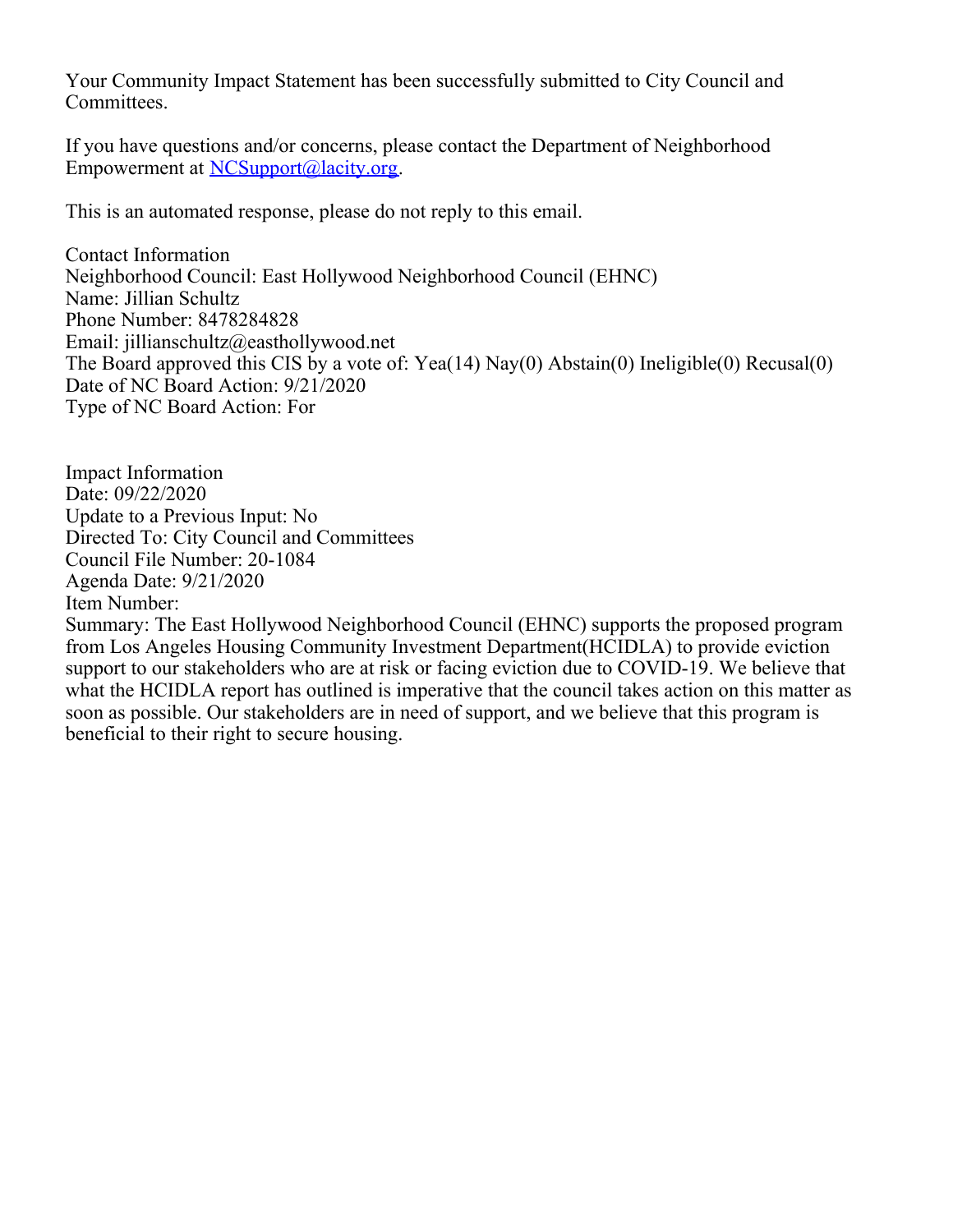

The Honorable Members of the Los Angeles City Council City Hall 200 N. Spring St. Los Angeles, CA 90012

9/21/20

Re: Council File 20-1084 - COVID-19 Emergency Eviction Defense Program / Tenant Protections / Legal Defense

Position: Support

Dear Councilmembers,

The East Hollywood Neighborhood Council (EHNC) supports the proposed program from Los Angeles Housing + Community Investment Department (HCIDLA) to provide eviction support to our stakeholders who are at risk or facing eviction due to COVID-19. We believe that what the HCIDLA report has outlined is imperative that the council takes action on this matter as soon as possible. Our stakeholders are in need of support, and we believe that this program is beneficial to their right to secure housing.

Sincerely,

Ninoska Suarez

East Hollywood Neighborhood Council

CC:

Hon. Mitch O'Farrell Councilmember, 13th District Los Angeles City Hall 200 N. Spring Street, Rm 480 Los Angeles, CA 90012